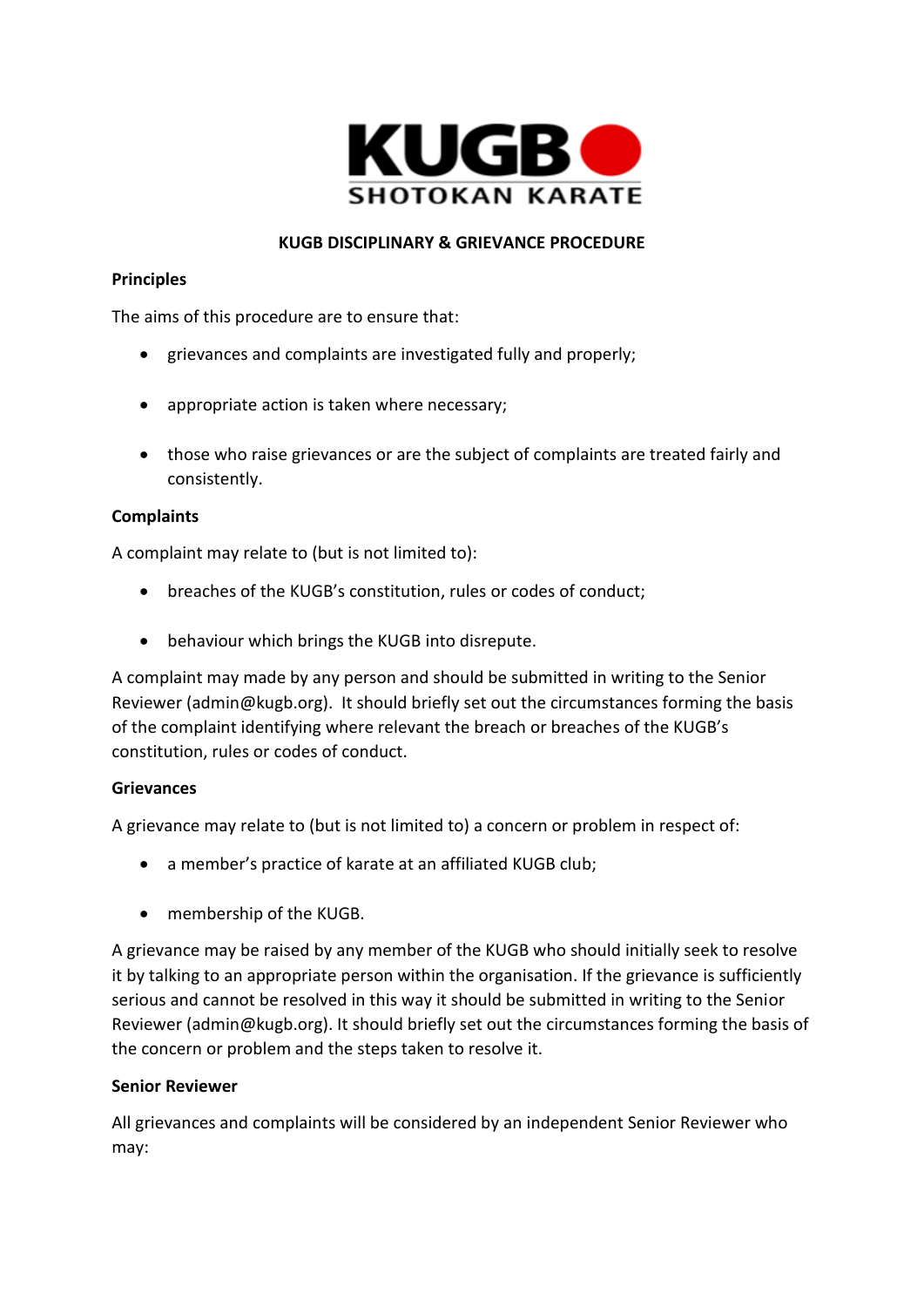- gather information deemed relevant or potentially relevant to the matter disclosed in the grievance or complaint;
- determine that no action is needed;
- determine that organisational action is appropriate and in which case may make a recommendation to the KUGB National Executive Committee;
- determine that the grievance or complaint might appropriately be dealt with informally and may refer it to an appropriate KUGB officer;
- determine that a grievance might appropriately be referred to the Disciplinary Committee for a grievance meeting;
- determine that the grievance or complaint raises safeguarding issues in which case must refer it to the KUGB Safeguarding Committee;
- determine that the grievance or complaint is treated as an allegation of misconduct and if so must refer the matter to the Disciplinary Committee.

In determining whether to treat a grievance or complaint as an allegation of misconduct the Senior Reviewer must have regard to:

- whether the conduct disclosed in the grievance or complaint or its consequences is serious enough to justify referring it to the Disciplinary Committee;
- whether there is a realistic prospect of a finding of misconduct being made;
- whether it is reasonable in the circumstances to refer the matter to the Disciplinary Committee.

#### **Interim Measures**

Where the Senior Reviewer considers that the matter disclosed in the grievance or complaint is so serious that an interim suspension or other appropriate measure may be necessary to protect the interests of any person or the KUGB, the Senior Reviewer must ordinarily refer the matter to the Chair or Vice Chair of the KUGB who have the power to impose the suspension or appropriate measure with immediate effect. In exceptional circumstances the Senior Reviewer, Chair, or Vice Chair may refer the matter to the KUGB National Executive Committee or an appropriate sub committee thereof who have the power to impose the suspension or appropriate measure with immediate effect.

The interim suspension or other appropriate measure may be for a fixed period of time or of indeterminate length pending the investigation of the matter and or the outcome of a grievance meeting or the disciplinary process.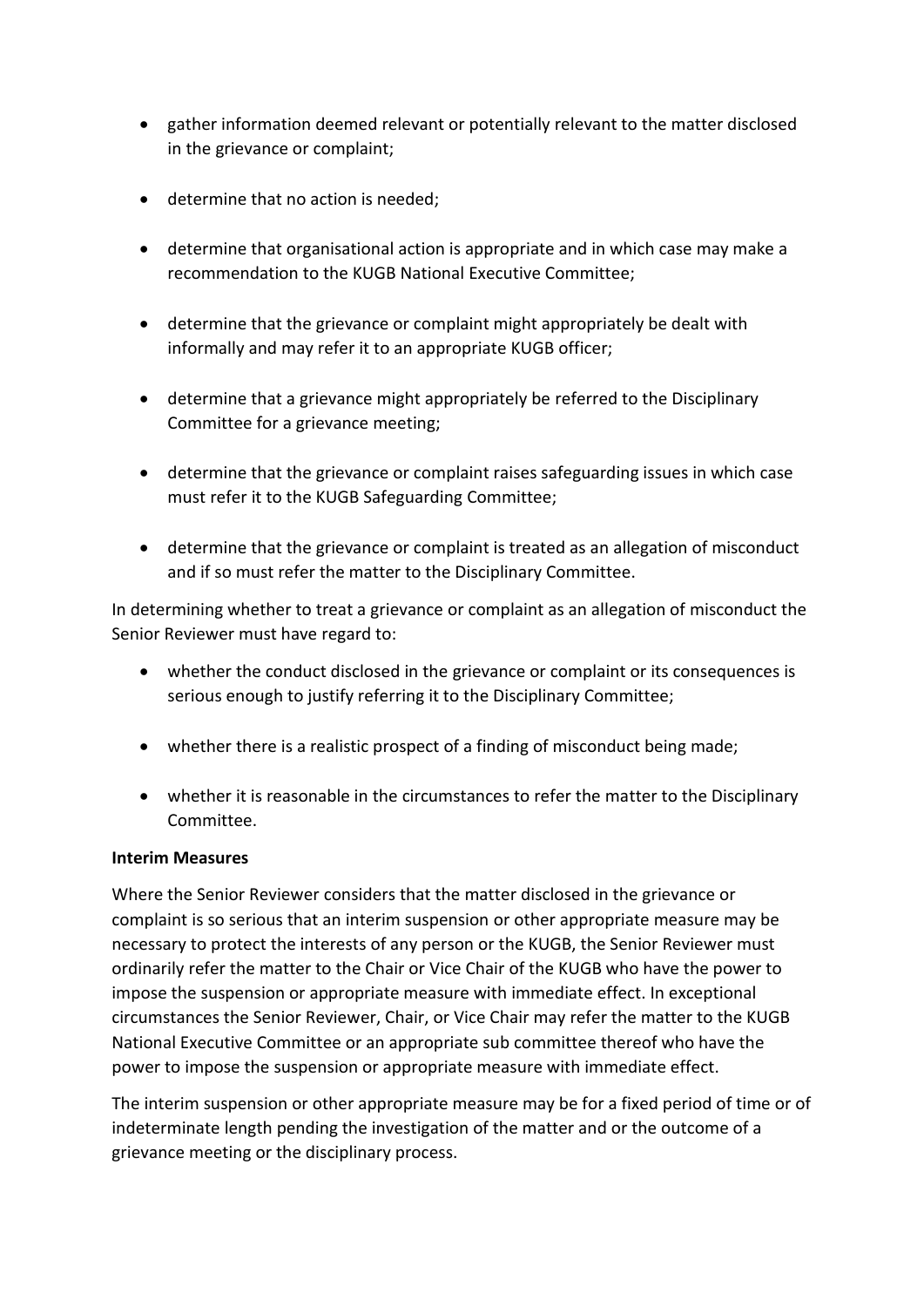A member subject to an interim suspension may not participate in any KUGB activity for the period of the suspension.

## **Informal Resolution**

Where a grievance or complaint is referred by the Senior Reviewer to a KUGB officer for informal resolution the action taken may include writing or speaking to the member concerned. Without prejudice to any other appropriate way of resolving the matter, the action may involve advice or recommending further training, mentorship or supervision. If the KUGB officer considers that the matter is not suitable for informal resolution they may:

- refer a grievance to the Disciplinary Committee for a grievance meeting to take place;
- treat the grievance or complaint as an allegation of misconduct and if so must refer the matter to the Disciplinary Committee.

Where a matter is referred to the Disciplinary Committee the Senior Reviewer may notify the KUGB National Executive Committee but the particulars of the matter may not be disclosed.

### **Misconduct**

Misconduct is defined as any behaviour falling far below the standard expected of a member of the KUGB.

#### **The Disciplinary Committee**

The Disciplinary Committee consists of three independent committee members not previously involved in the matter:

- a chair (who is usually the Chair or Vice Chair of the KUGB);
- two other members (who are usually members of the KUGB National Executive Committee and/or is a KUGB officer)

The Disciplinary Committee can make findings of fact, reach decisions and impose sanctions on the basis of a majority.

#### **Sanctions and Remedies**

Where an allegation of misconduct has been admitted or proved the Disciplinary Committee may:

- offer advice;
- issue a written warning or reprimand;
- impose a support requirement involving training, mentorship or supervision;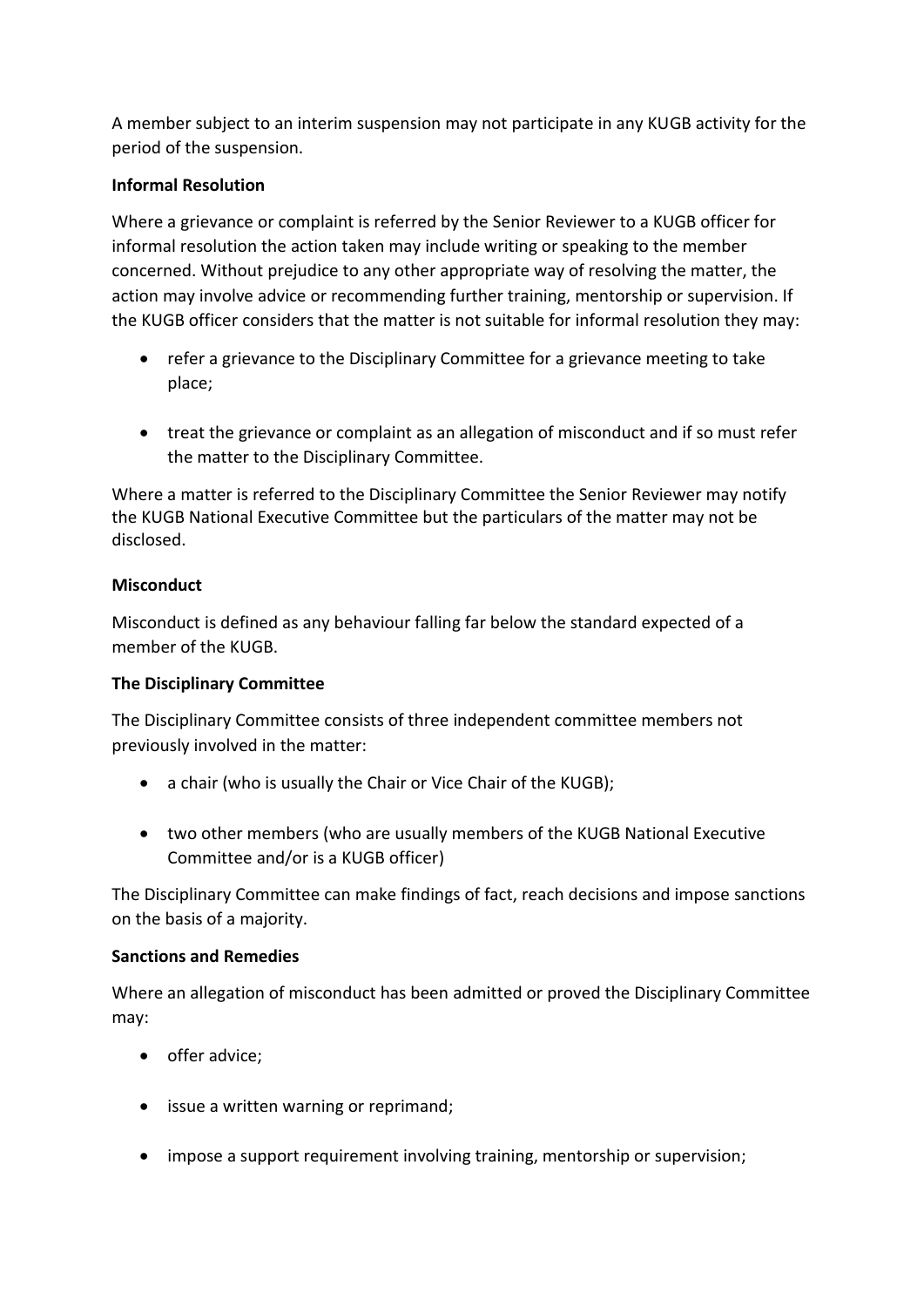- suspend the member's membership of the KUGB for a specified period not exceeding 12 months;
- prohibit the member from taking part in specified KUGB activities (including but not limited to: competitions, courses, gradings, instructing or meetings) for a specified or indeterminate period;
- expel the member from the KUGB.

Save for expulsion these sanctions and remedies may be imposed in combination where appropriate, however the totality of the sanctions and remedies imposed must be reasonable and proportionate in all the circumstances.

# **Criminal Convictions and Charges**

Where it is established that a member has been charged with or convicted of an imprisonable criminal offence the matter may be treated as an allegation of misconduct and referred to the Disciplinary Committee if:

- the offence or its consequences is serious enough to justify referring it to the Disciplinary Committee;
- there is a realistic prospect of a finding of misconduct being made;
- it is reasonable in the circumstances to refer the matter to the Disciplinary Committee.

# **The Grievance Process**

Where a grievance is referred to the Disciplinary Committee for a grievance meeting to take place the member will be asked to confirm whether they consent for the matter to be dealt with on the basis of the evidence submitted or whether they wish to attend in person. The member has the right to be accompanied at the grievance meeting.

The member will be notified of the decision reached by the Disciplinary Committee within 14 days.

# **Appeals**

The member can appeal against the finding of the Disciplinary Committee and/or the sanction imposed by notifying the Senior Reviewer within 14 days of becoming aware of it. The grounds of the appeal must be specified and in respect of the disciplinary process it must also be made clear whether the appeal is against the finding, the sanction or both.

Appeals are heard by the Appeals Committee which consists of three independent committee members not previously concerned in the case:

• a chair (who is usually the Chair or Vice Chair of the KUGB);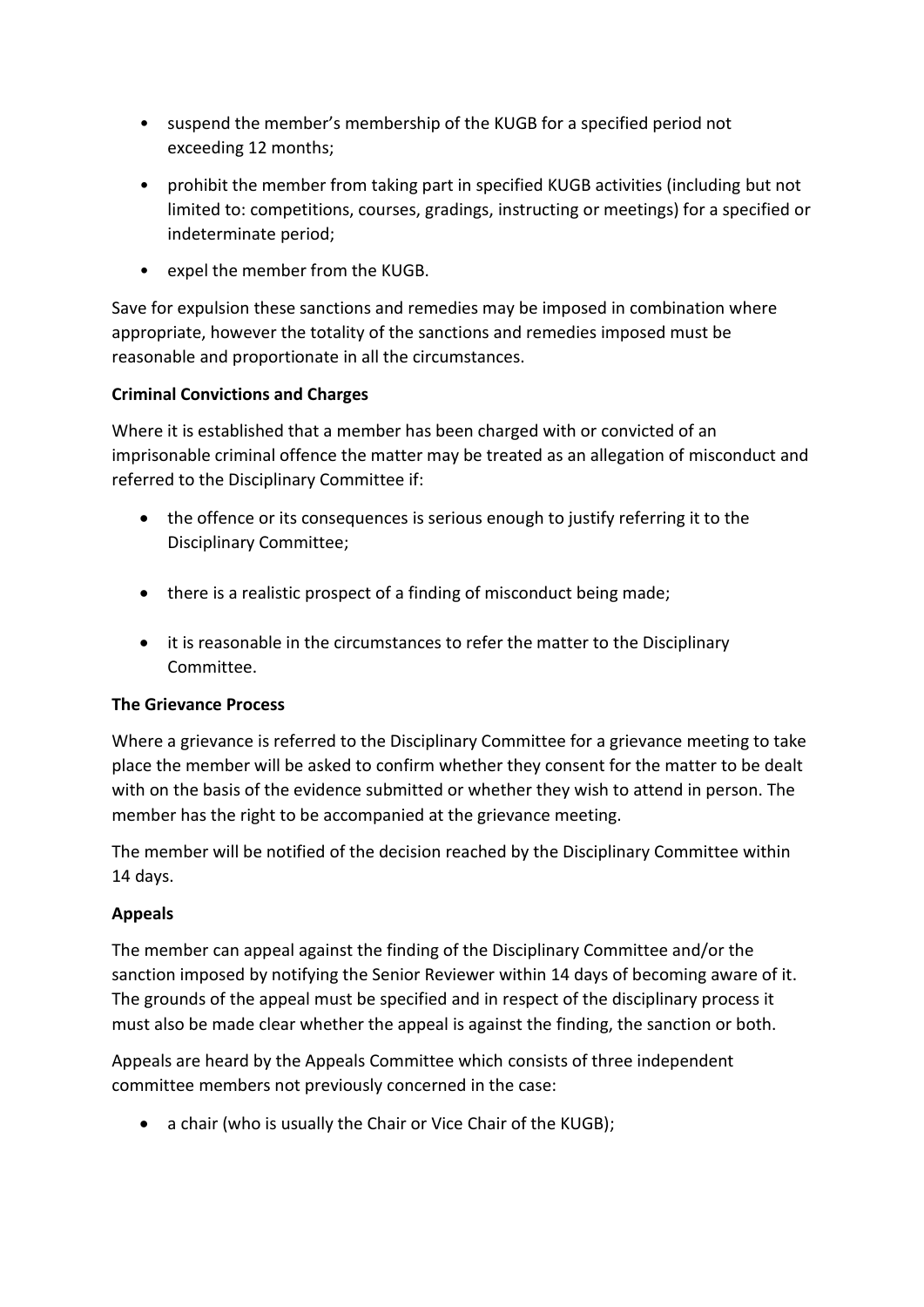• two other members (who are usually members of the KUGB National Executive Committee and/or is a KUGB officer)

The member will be given an opportunity to either attend and make oral submissions to the Appeals Committee or submit written arguments. The Appeals Committee may give permission for fresh evidence to be presented only if it appears to afford a ground for allowing the appeal and if there is a reasonable explanation for the failure to present it to the Disciplinary Committee.

The Appeals Committee may confirm, reverse or vary any aspect of the decision appealed against on the basis of a majority decision. The decision with reasons may be announced at the end of the hearing or may be notified to the member in writing within 14 days.

# **The KUGB National Executive Committee**

The outcome of any grievance, complaint or allegation of misconduct may be reported to the KUGB National Executive Committee. Where the decision of the Disciplinary Committee is reported the particulars of the matter may not be disclosed in any way that may prejudice the appeal process.